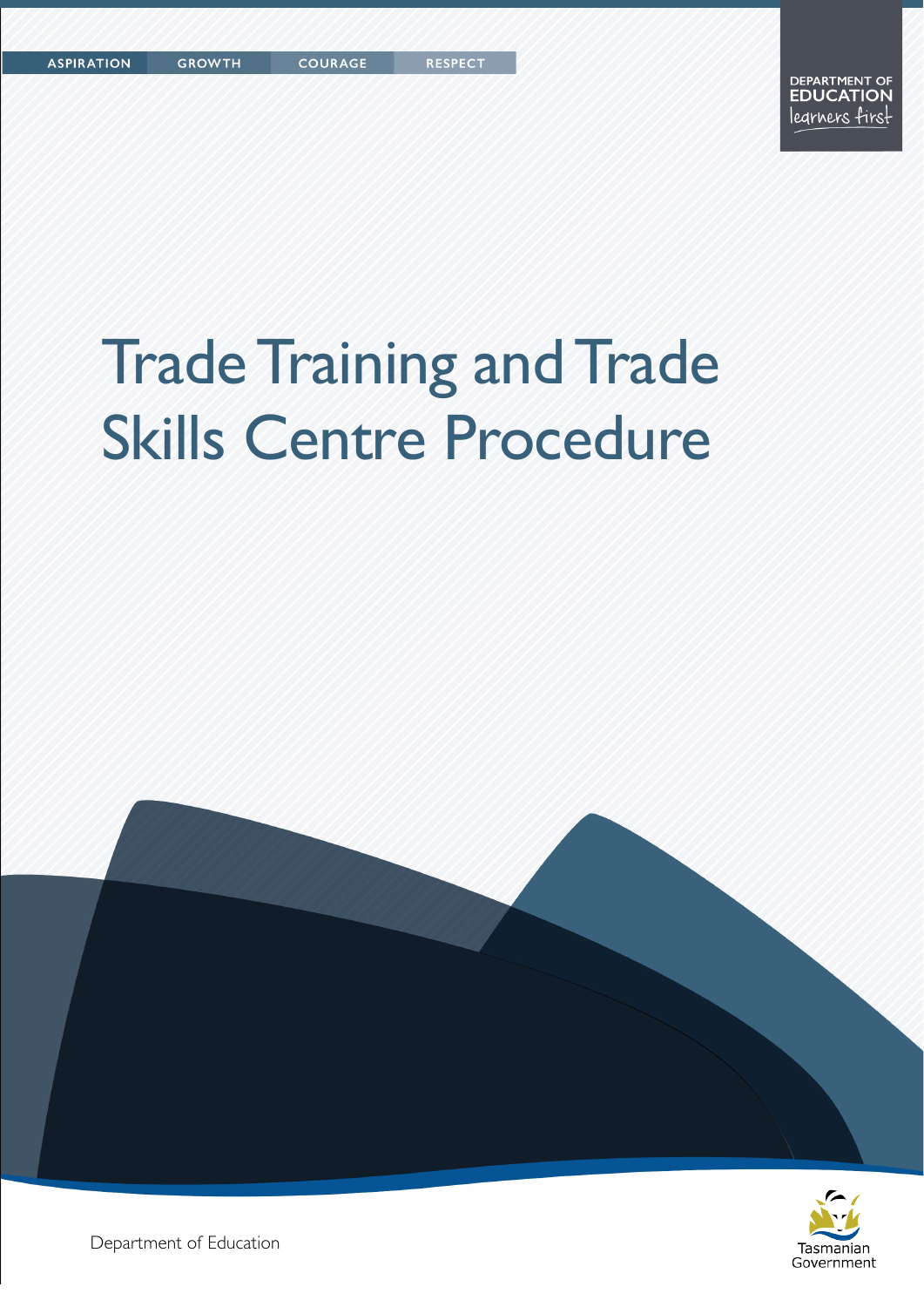## **TABLE OF CONTENTS**

Version 1.0 - 9/03/2021

| $\overline{2}$ . |  |
|------------------|--|
| $\mathcal{E}$    |  |
| 4.               |  |
| 5.               |  |
| 6.               |  |
| 7.               |  |
| 8.               |  |
| 9.               |  |
| 10.              |  |
| $\prod$          |  |
| 12.              |  |
| 13.              |  |
| 14.              |  |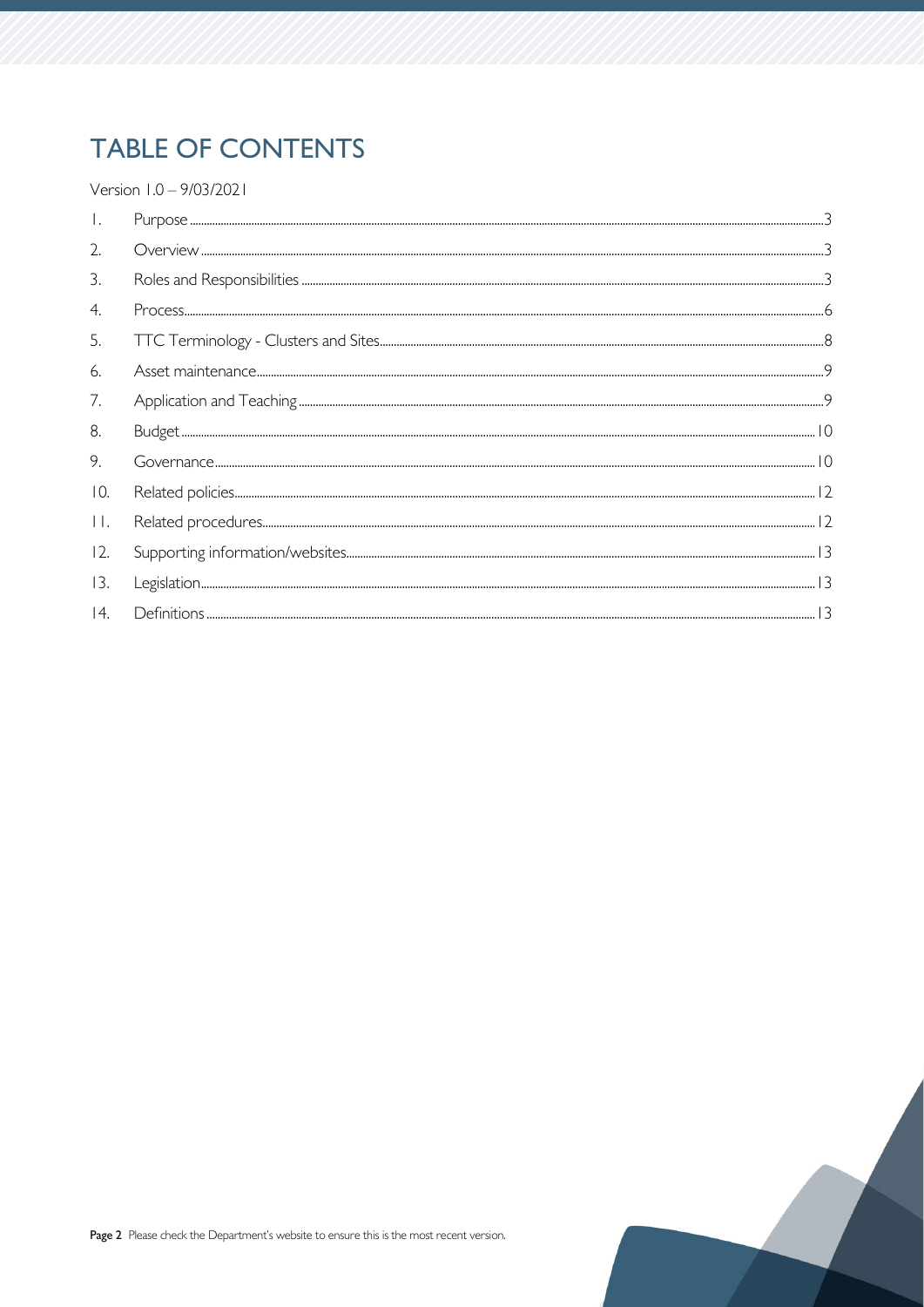## <span id="page-2-0"></span>1. Purpose

This procedure offers guidance on the Trade Training and Trade Skills Centres Policy and clarity to key stakeholders in DoE managed Trade Training and Trade Skills Centres (TTCs) including for Principals, TTC Coordinators, Local Reference Groups and other school staff. The procedure supports reporting, budgets, asset management and establish key roles and responsibilities.

## <span id="page-2-1"></span>2. Overview

TTCs are an important part of their local community and are mostly located in areas with limited access to industry standard trade training facilities. TTCs provide opportunities to engage both school students and adult learners in Vocational Education and Training (VET) in their local community; and to do so in a manner, which meets the needs of industry in the region.

This procedure sets out the role of TTCs as both a part of the whole school and the wider community and clarifies the responsibility of Principals, Vocational Learning Network Leaders, TTC Coordinators, and the role of the Local Reference Group and other community and industry stakeholders.

## <span id="page-2-2"></span>3. Roles and Responsibilities

In this document:

- The word "must" is to be construed as being mandatory.
- The words "is to" and "are to" are to be construed as being directory.
- The word "may" is to be construed as being discretionary or enabling, as the context requires.

## **3.1 Lead School Principal**

- Is to provide leadership and foster collaboration with internal and external stakeholders to allow the TTC to achieve the objectives for TTCs.
- Is to collaborate with the Vocational Learning Network Leader and TTC Coordinator on implementation of the TTC Policy and Procedures.
- Must adhere to their non-delegable Duty of Care for school students and adult learners, while they are involved in a school activity or are otherwise on site.
- Is to seek opportunities to work with Cluster School Principal/s.
- Is to ensure that proper risk assessments and minimisation practices occur to avoid/reduce the likelihood of reasonably foreseeable risks to learners.
- Must provide comments on the Reporting on objectives for TTCs and Priority of Use each year.
- Must undertake annual Activity Reporting as requested by Years 9 to 12 Learning.
- Is to provide input and oversight of the Local Reference Group; to facilitate alignment with the overall school plan/priorities and that the Local Reference Group has a defined purpose.
- Must ensure Registered Training Organisations (RTO) Agreements and Hire Agreements comply with appropriate delegations.
- Must ensure that effective systems are in place for booking the use of TTC facilities/space.
- Must ensure that risk management and maintenance practices are in place to maintain and use TTC equipment at a safe operating standard.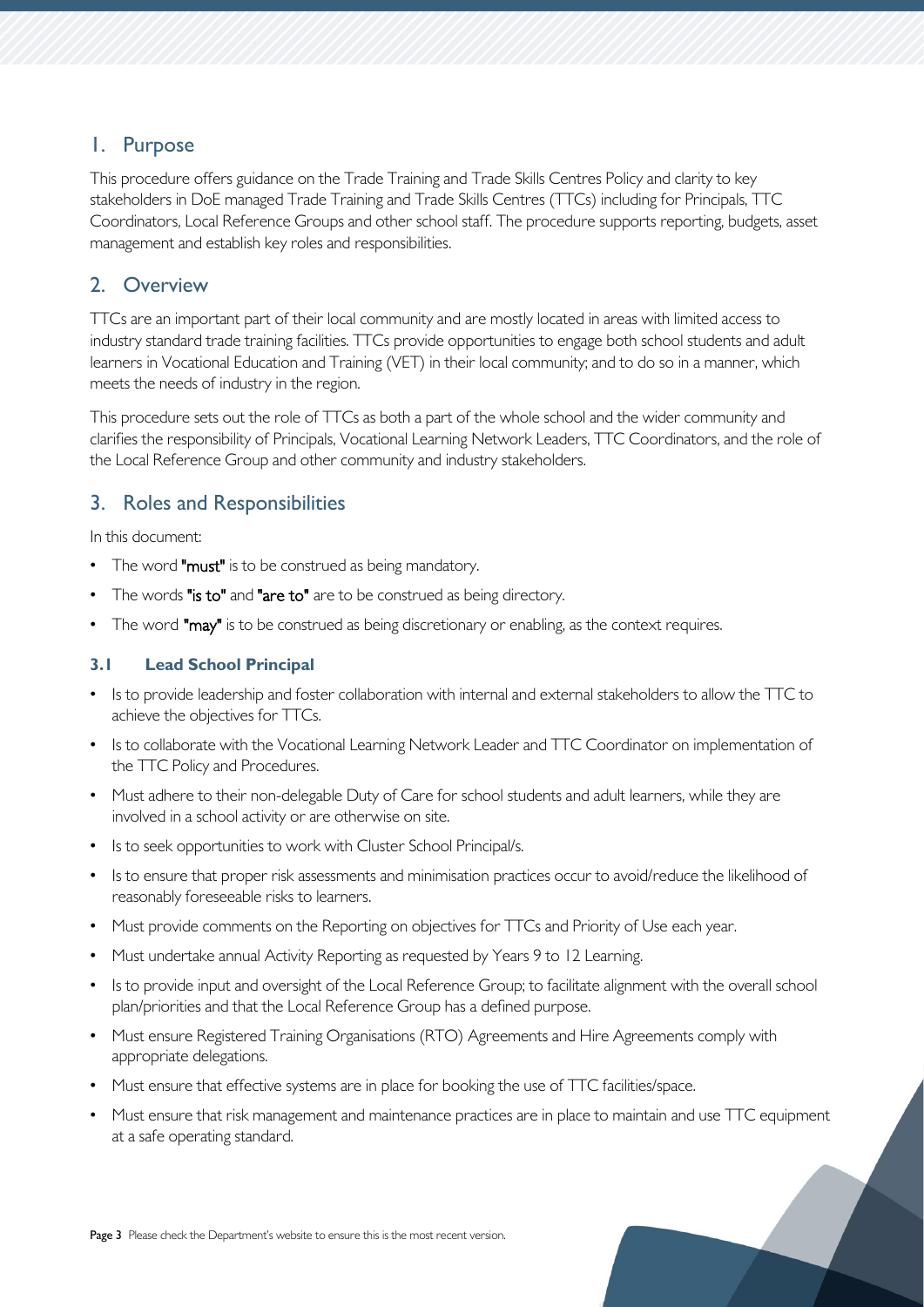• May consult with the Vocational Learning Network Leader, TTC Management Committee or Years 9 to 12 Learning team for advice and support, to resolve conflict, or to seek clarity on the role of different TTC stakeholders.

## **3.2 Assistant Principals**

## (May include Advanced Skills Teachers in some schools)

- May be delegated roles and responsibilities of the Principal (with the exception of the legal duty of care a Principal holds).
- May consult with the TTC Management Committee or Years 9 to 12 Learning for advice and support, to resolve conflict, or to seek clarity on the role of different TTC stakeholders.

## **Vocational Learning Network Leader**

This position will support the implementation of the TTC Policy and Procedures

- Must work to meet the TTC policy objectives, including strategic management of access to facilities.
- Must be responsible for the management of applicable TTC Site/s including:
	- » Supporting sites with budget proposals
	- » Ensuring asset maintenance
	- » And other operational matters
- Is to engage with each school leadership team, employers, industry and community stakeholders (including local government).
- Is to work closely with local workforce development programs and initiatives (incl. Jobs Hubs).
- Is to attract and retain VET and vocational learning opportunities to meet the region's needs (including working with RTOs in sourcing funding).
- Is to spend a proportion of the time in each site, and work closely with TTC Coordinators to support operational matters.
- Is to work with each school and Local Reference Group to define and report on the valid and reliable measures to guide the continuous improvement of vocational learning.
- Must produce an Annual Improvement Plan and Annual Report each year. These documents collate current data, set targets and measure outcomes and successes at each TTC site.
- Is to deliver regular progress reports to the TTC Management Committee and each school leadership team.
- Is to act as the Chair of the Local Reference Group for each TTC in the region.
- Is to undertake Asset Maintenance Training, delivered by Facilities Operations.
- May consult with the TTC Management Committee or Years 9 to 12 Learning team for advice and support, to resolve conflict, or to seek clarity on the role of different TTC stakeholders.
- Reports to Years 9 to 12 Learning.

#### **3.3 TTC Coordinator**

Note: Where a school does not have a TTC Coordinator the Principal must identify and delegate key responsibilities to other school staff.

TTC Coordinators report to the Principal, or where designated another senior member of the school's staff.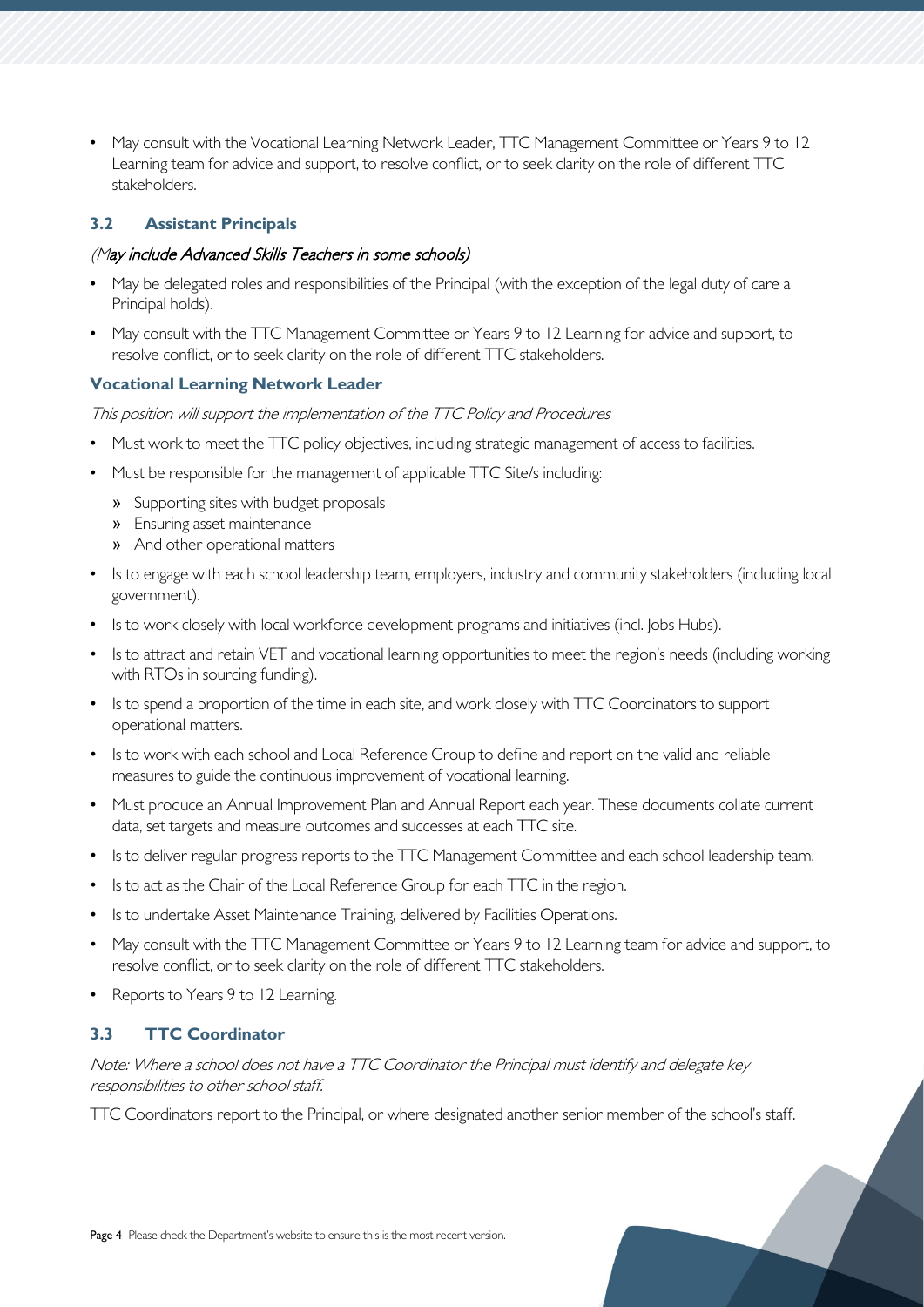- Is to foster collaboration with internal and external stakeholders, particularly the Lead School Principal, in order for the TTC to achieve the objectives for TTCs and meet the Priority of use for TTC facilities.
- Is to communicate regularly with the Vocational Learning Network Leader and the school leadership team regarding operation of the TTC, including program offerings, major maintenance issues and budget updates.
- Is to maintain regular communication with Cluster School Principals and develop an awareness of opportunities to work together to meet the objectives for TTCs.
- Is to provide the School Business Manager (SBM) with regular updates on the TTC Budget and significant expenditure items.
- Is to maintain regular contact and have in place appropriate strategies to liaise with industry, community, local government and school staff to ensure VET delivered at the TTC is responsive to local needs and opportunities.
- Must ensure the TTC undertakes appropriate risk management practices, including compliance with Workplace Health & Safety legislation and has appropriate Standard Operating Practices (SOPs) for specialised equipment.
- Is to develop and maintain an asset register and asset maintenance plan for the TTC equipment (this can be part of any whole school plan already in place) to ensure that equipment is maintained at a safe operating standard.
- Must ensure that effective systems are in place for booking the use of TTC facilities/space.
- Must assist the Principal to complete reporting requirements and to develop an annual operational plan prior to each school year.
- Is to complete Asset Maintenance Training and maintain currency in this area.
- Is to attend Years 9 to 12 Learning's TTC Coordinator meetings.
- May consult with the Vocational Learning Network Leader or Years 9 to 12 Learning team for advice and support, to resolve conflict, or to seek clarity on the role of different TTC stakeholders.

#### **3.4 Cluster School Principal**

- Is to regularly communicate with their respective Lead School Principal, Vocational Learning Network Leader and TTC Coordinator to ensure that Vocational Learning opportunities consider the needs of their students.
- May consult with the TTC Management Committee or Years 9 to 12 Learning team for advice and support, to resolve conflict, or to seek clarity on the role of different TTC stakeholders.

#### **3.5 TTC Management Committee**

- Reports to the DoE Skills Tasmania Steering Committee (Under Development\*)
- Is to set the strategic direction of DoE managed TTCs in Tasmania, in conjunction with the support from the DoE – Skills Tasmania Steering Committee.
- Is to align Key Performance Indicators (KPIs) for DoE and external agencies.
- Is to provide an advocacy function for programs and funding.
- Must ensure that the TTC policy objectives are being met.
- Is to ensure that Skills Tasmania and DoE are working together to meet the needs of local industry and learners in each region (place-based model).
- Is to provide advice or guidance to Local Reference Groups, as requested.
- Is to provide conflict resolution for stakeholders, in conjunction with Years 9 to 12 Learning.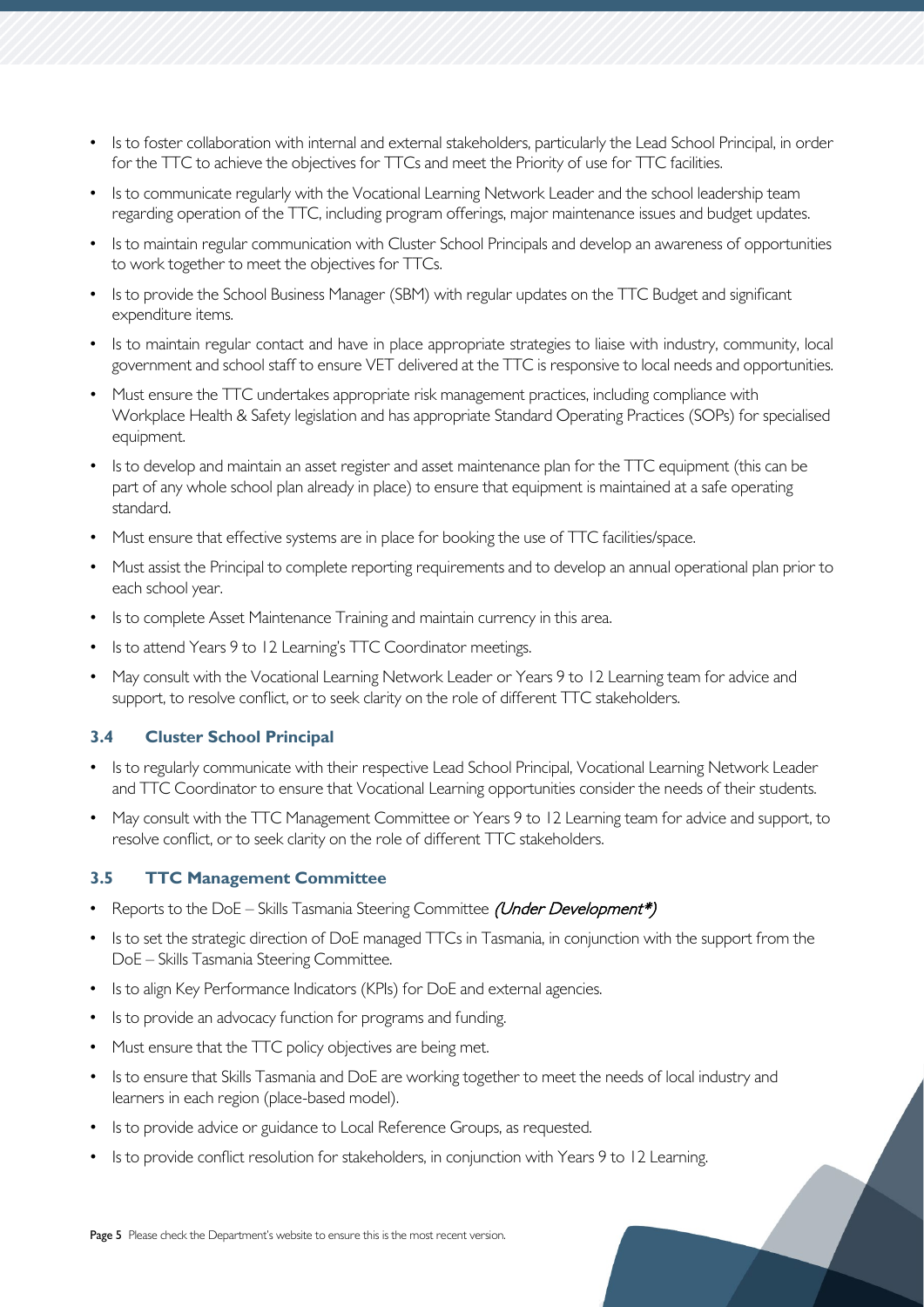## **3.6 Local Reference Group**

- Is to work collaboratively with the Vocational Learning Network Leader, school leadership team and the TTC Coordinator to provide advice in line with the Terms of Reference.
- Is to be chaired and supported by the Vocational Learning Network Leader for the region.
- Is to include membership from a range of relevant school, community and industry stakeholders with skills or knowledge that is of benefit to the strategic operation of the TTC.
- Must be guided by a Terms of Reference, which will be developed in conjunction with the Vocational Learning Network Leader.
- May consult with Years 9 to 12 Learning team for advice and support, to resolve conflict, or to seek clarity on the role of different TTC stakeholders.

#### **3.7 Community Stakeholders**

- Should interact with TTC Coordinators in first instance for any queries or possible bookings of TTC facilities.
- May consult with the Years 9 to 12 Learning team for advice and support, to resolve conflict, or to seek clarity on the role of different TTC stakeholders.

## **3.8 Years 9 to 12 Learning Team:**

- Foster collaboration between TTC stakeholders to assist the TTC to meet the objectives for TTCs.
- Is to review reporting received from schools, and escalate any identified concerns to the Deputy Secretary, Learning Services where there is conflict or a perceived inability to meet objectives for TTCs.
- Is to provide support in resolving conflict from external TTC stakeholders, including escalation to the TTC Management Committee where required.
- Is to be responsible for the day-to-day management of the Vocational Learning Network Leaders.
- Is to participate in and coordinate the TTC Management Committee.
- Is to provide relevant professional development opportunities for TTC Principals and Coordinators.
- Provide assistance in dealing with RTOs and ensuring school understanding of vocational learning, including VET.
- Ensure strategic alignment of Local Reference Groups with the objectives for TTCs.
- Is to liaise with school staff, members of community and industry as required.

## <span id="page-5-0"></span>4. Process

#### **4.1 Reporting by TTC Lead Schools**

Given the significant infrastructure of a TTC in a school community, the lead school is required to provide reporting on the school and community use of the TTC facility. This information is collected to allow DoE to measure against the objectives for TTCs. The information provided includes from the following collection methods:

#### Reporting on Objectives for TTCs and Priority of Use

Schools will be required to provide comments surrounding the use of TTC funding allocation. This will be requested towards the end of each school year. Years 9 to 12 Learning or another DoE business unit will direct the school about this process.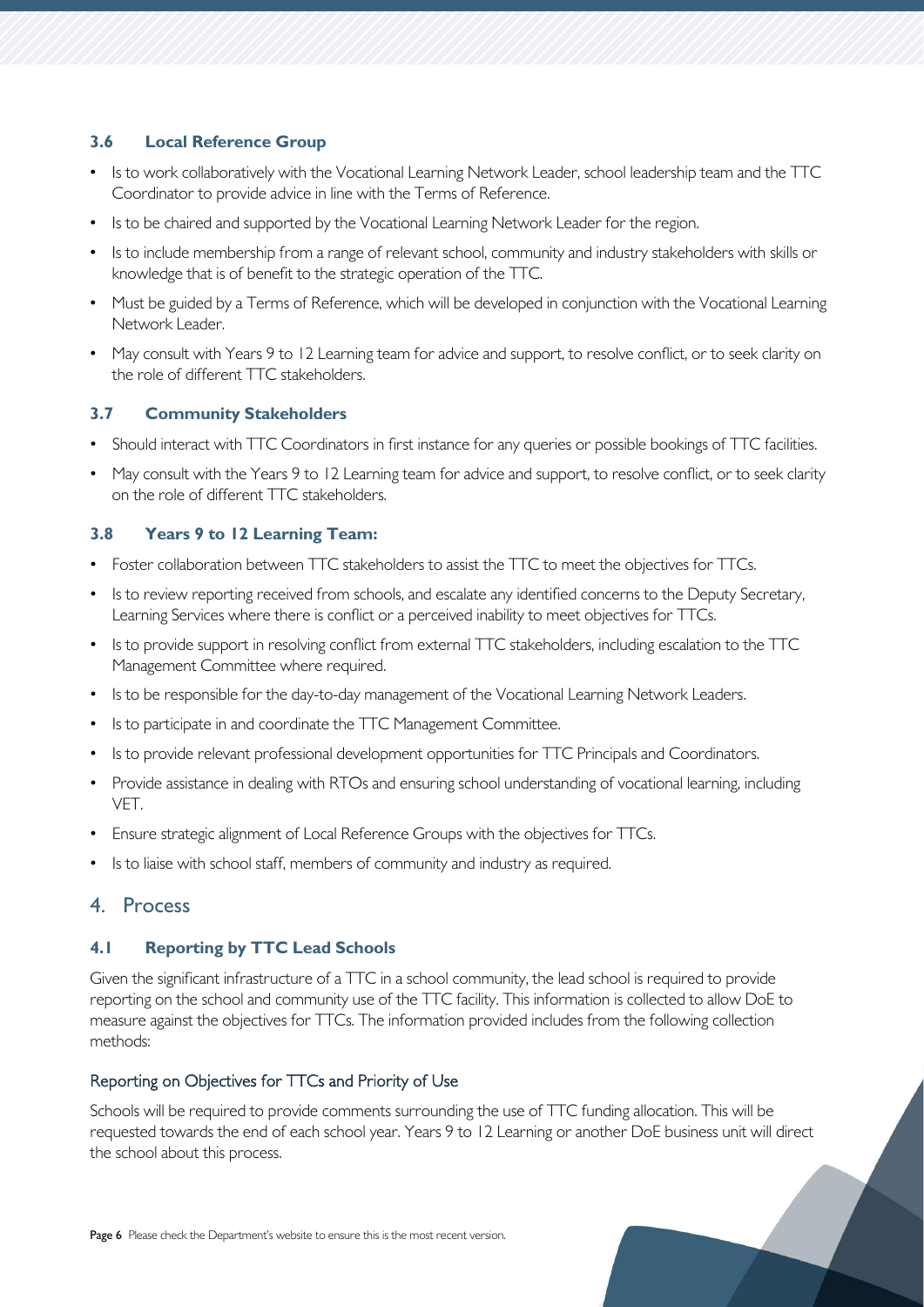These comments should be developed in conjunction with the Vocational Learning Network Leader.

As part of this process, schools will be required to provide explanation of how a TTC balanced the Priority of Use for TTC facilities, and met the Objectives for TTCs in the school year.

The comments will be utilised by Years 9 to 12 Learning to review, and understand the different contexts to assist with achieving objectives and use of TTC facilities. Where Years 9 to 12 Learning has concerns that cannot be resolved directly with the school, it may choose to escalate these to the Deputy Secretary level for consideration.

#### Activity Reporting to Years 9 to 12 Learning

TTCs must complete Activity Reporting for each school year as directed by Years 9 to 12 Learning.

Activity Reporting will include aggregated information on the number of enrolments, level of attainment/completion and other information on learners at the TTC as determined by Years 9 to 12 Learning.

## **4.2 Use of TTC Facilities by Third Parties**

All DoE TTC sites must complete a [hire agreement](https://tasedu.sharepoint.com/sites/intranet/_layouts/15/DocIdRedir.aspx?ID=TASED-1060461114-1165) prior to allowing use by a RTO or a third-party organisation (including community groups and non-profits).

Regular users of facilities should complete an overarching hire agreement, which must be updated annually. Usage records must be maintained by both parties.

This must occur in accordance with the [Community Use of Facilities Policy.](https://tasedu.sharepoint.com/sites/intranet/Document%20Centre/Community-use-of-Facilities-and-Resources-Policy.pdf)

#### Hire Fees

The charging of a hire fee is a decision made by the Principal, in consultation with the Vocational Learning Network Leader and TTC Coordinator.

Programs for adult learners are to consider charging of Hire Fees to recover any incidental or administrative costs incurred by the school in delivering the program to adults.

There may be occasions where the benefits to learners justifies a decision not to charge a RTO, industry or community group for the use of a TTC facility. Further discussion of this is detailed in Community Use of [Department Facilities Policy.](https://tasedu.sharepoint.com/sites/intranet/_layouts/15/DocIdRedir.aspx?ID=TASED-1060461114-3397)

Where a decision to charge a hire fee occurs, the school must use the recommended fees and charges for use of DoE facilities.

#### **4.3 Process for Contracting with a Registered Training Organisation (RTO)**

Vocational Learning Network Leader, TTC Coordinators or Lead School Principals intending to engage an RTO to deliver a VET program may consult with the Years 9 to 12 Learning team for advice and support.

Contracts with third parties (including RTOs) must be signed by an appropriate delegate.

<span id="page-6-0"></span>Years 9 to 12 Learning can be contacted through [years9to12learning@education.tas.gov.au](mailto:VLCE@education.tas.gov.au) or by phoning 6165 5404.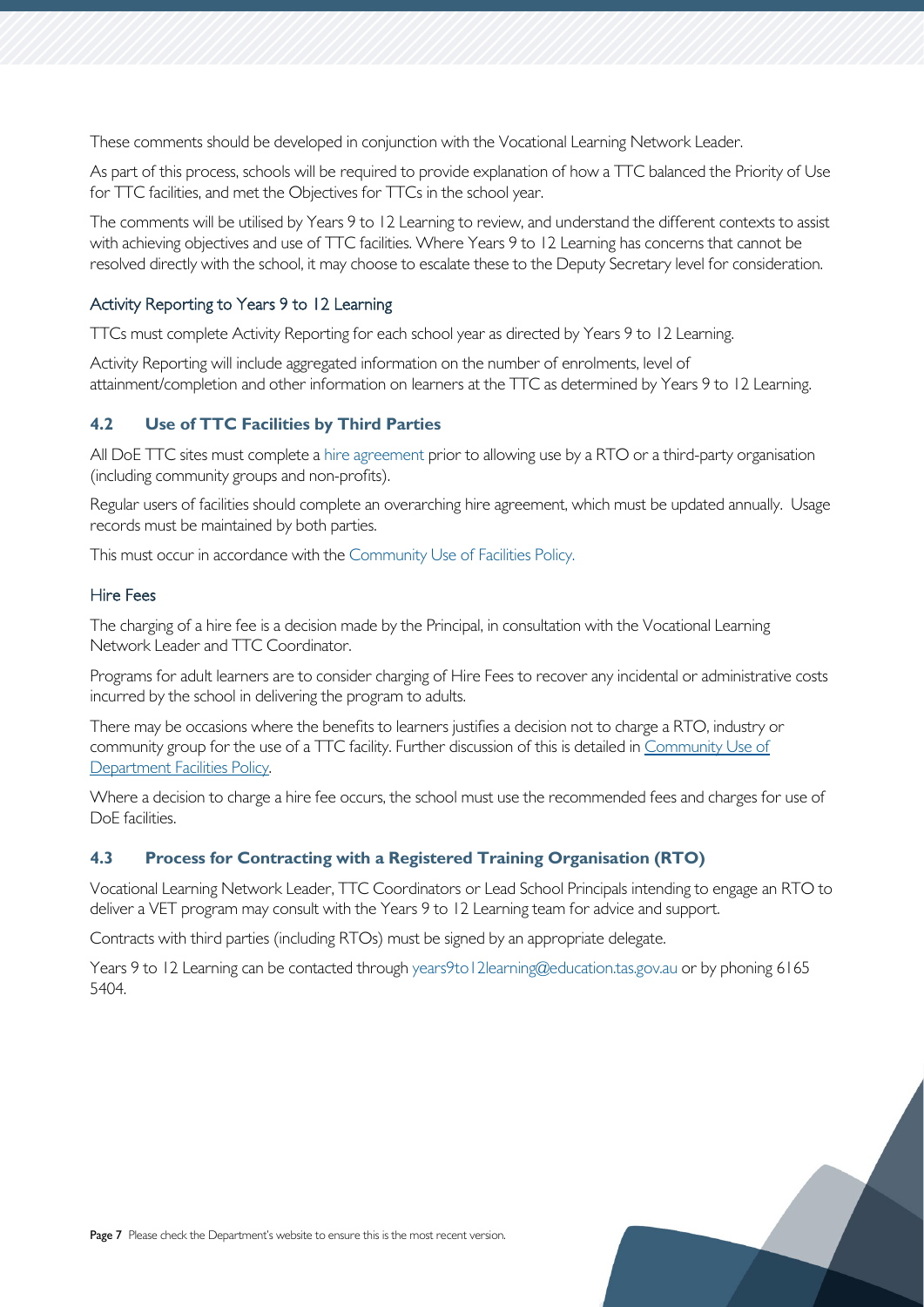## 5. TTC Terminology - Clusters and Sites

The terminology for DoE managed TTCs is originally set out in funding agreements with the Australian Government and associated variations to these agreements.

There are thirteen DoE managed sites funded under the Former Australian Government Trade Training Centres in Schools Program:

- Deloraine High School
- Hellyer College (Kitchen Facilities) [Burnie]
- Huonville High School
- Jordan River Learning Federation Senior School [Bridgewater]
- Mountain Heights School [Queenstown]
- Port Dalrymple School [George Town]
- Scottsdale High School
- Smithton High School
- Sorell School
- St Helens District High School
- St Marys District High School
- Tasman District School
- Triabunna District High School.

There are eight Trade Training Centres in Tasmania and two Trade Skills Centres, as set out below.

## Trade Training Centres:

- Break O'Day Trade Training Centre
	- o Lead School: St Helens District High School; Cluster Schools: St Marys District High School#, Newstead College.
- Circular Head Trade Training Centre Montagu Street Campus
	- o Lead School: Smithton High School; Cluster Schools: Yolla District School.
- Deloraine Trade Training Centre
	- o Lead School: Deloraine High School.
- Dorset Trade Training Centre
	- o Lead School: Scottsdale High School; Cluster Schools: Kings Meadows High School, Winnaleah District High School.
- George Town Trade Training Centre
	- o Lead School: Port Dalrymple School; Cluster School: Brooks High School.
- Huon Valley Trade Training Centre
	- o Lead School: Huonville High School; Cluster Schools: Dover District High School, Hobart College, Woodbridge School.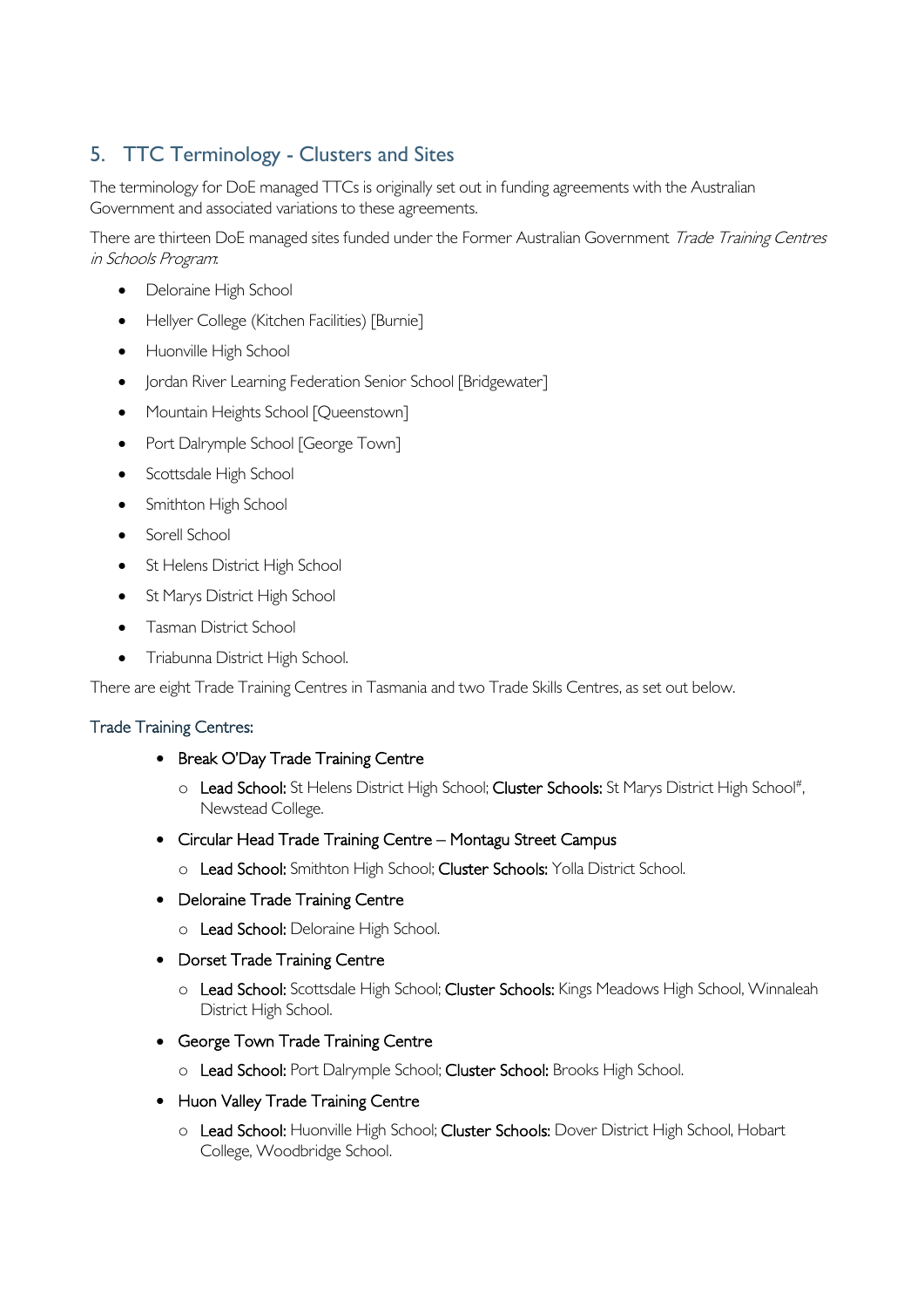- Southern Central Trade Training Centre
	- o Lead School: Jordan River Learning Federation Senior School [Bridgewater]; Cluster Schools: Campania District High School, Glenora District High School, New Norfolk High School, Oatlands District High School.
- South East Trade Training Centre
	- o Lead School: Sorell School; Cluster Schools: Triabunna District High School#.
	- o Operationally this centre incorporates the Tasman Trade Skills Centre (Tasman District School).

## # Identifies non-lead school facilities which are part of a Trade Training Centre

## Trades Skills Centres

- North West and West Coast Trades Skills Centre
	- o Lead School: Mountain Heights School
	- o Cluster Schools: Rosebery District High School, Hellyer College.
	- o Works in close alignment with the West Coast Education and Training Committee (ETC)

## • Tasman Trade Skills Centre

- o Lead School: Tasman District School.
- o Works as part of the South East Trade Training Centre.

## <span id="page-8-0"></span>6. Asset maintenance

Given the significant financial value of the specialised trade-training facilities and equipment in each TTC, it is important that each school undertakes routine asset maintenance to decrease the impact of unplanned maintenance and increase the life of the assets.

Schools must develop and maintain the TTC component of the Asset Maintenance Plan and ensure that the TTC Coordinator undertakes Asset Maintenance Training, delivered by Facilities Operations.

Schools should be aware of certain items, which are covered by centrally managed contracts, these items are not required to be funded from the school's maintenance budget. This includes:

- Fire services
- Heating, Ventilation, Air-Conditioning and Cooling (HVAC)
- Lift Services
- Roofing Systems
- Electrical Safety (incl. Switchboard Audits)
- Security Monitoring

For further details contact Facility Services through email to [fac.operations@education.tas.gov.au](mailto:fac.operations@education.tas.gov.au)

## <span id="page-8-1"></span>7. Application and Teaching

To protect the health and safety of learners and preserve the life of the assets, specialised pieces of equipment may require supervision from a competent, qualified and/or licensed user. A number of pieces of specialised equipment has a designated Standard Operation Procedure (SOP) for the equipment/machinery, which are to be adhered to. This may require supervision from a qualified or experienced user depending on the piece of equipment.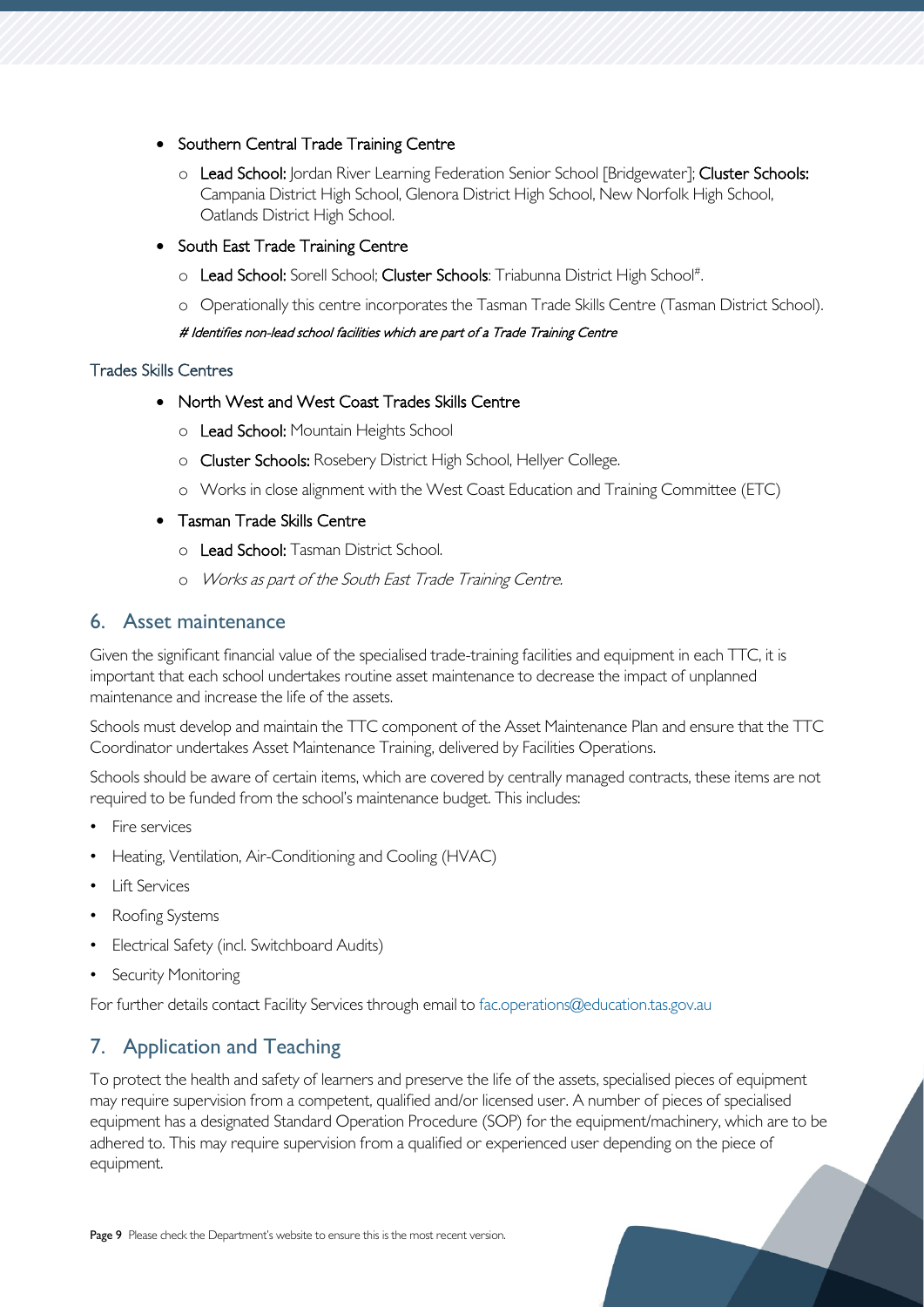The [Materials Design and Technology \(MDT\)](https://tasedu.sharepoint.com/sites/intranet/_layouts/15/DocIdRedir.aspx?ID=TASED-1060461114-204) [Safety Guide](https://tasedu.sharepoint.com/sites/intranet/_layouts/15/DocIdRedir.aspx?ID=TASED-1060461114-204) provides an additional overview of safe practices and in conjunction with risk management processes supports TTC sites to correctly and safely use equipment.

## <span id="page-9-0"></span>8. Budget

The two main resources provided to TTC sites come in the form of staffing allocation (TTC Coordinators), where applicable, and an allocation as part of the School Resource Package (SRP).

TTC Coordinators positions are funded as an approved establishment allocation at their respective lead school. Coordinators are a recurring Full Time Equivalent (FTE) position for the school and not part of the SRP.

The monetary amount in the SRP is recorded as an asset management line item for the TTC.

Funds are an allocation provided to maintain existing facilities/equipment and to assist with program coordination. It is possible that a school may spend more or less than this allocation, however, it is expected that the money is spent in the first instance to meet the needs of the TTC and its operations.

Each region (North and South) has been provided with a Vocational Learning Network Leader who will provide support in implementing the TTC Policy and Procedures, including providing support for developing budgets in each TTC.

There is a risk that if routine maintenance is not completed then unplanned maintenance expenses may not be able to be met, and this could influence the ability to meet the Objectives for TTCs. TTC's large pieces of industry standard trade training facilities that could not readily be replaced.

From February 2022, School Finance rules will limit the rollover of a school's general SRP funds to 15% each year. This is to reflect that funding is allocated to be spent each year. Recognising that there may be a large TTC infrastructure purchase or replacement that is required, the school will be able to seek an exemption to rollover money for future infrastructure funds.

In undertaking the budget process, the importance of developing and utilising an Asset Maintenance Plan is emphasised. It is important to recognise that while Principals are ultimately responsible for final budget decisions, Principals, Vocational Learning Network Leader and TTC Coordinators should work together to ensure funds allow for the replacement and repair of equipment, if necessary.

## <span id="page-9-1"></span>9. Governance

TTCs must have in place appropriate strategies and processes to engage with local industry, business, education groups and community representatives. This is to ensure that the Objectives for TTCs to support industry and enabling communities are met.

Each TTC is to have an Local Reference Group or committee that serves a similar purpose. If the TTC elects to utilise another similar group or committee it should identify a body with similar stakeholders to those identified in "9.2 Local Reference Group Membership". This group must agree with the Terms of Reference and reporting requirements to be able to fulfill the required function.

## **9.1 Purpose of the Local Reference Group**

The Local Reference Group, led by the Vocational Learning Network Leader should develop a clear defined purpose, with consideration for how they can assist the school leadership team and TTC Coordinator to meet the Objectives for TTCs.

The Local Reference Group governance models sets out the reporting structure the group must work within and assists to clarify the role of the group both within the DoE and ultimately to the Minister for Education.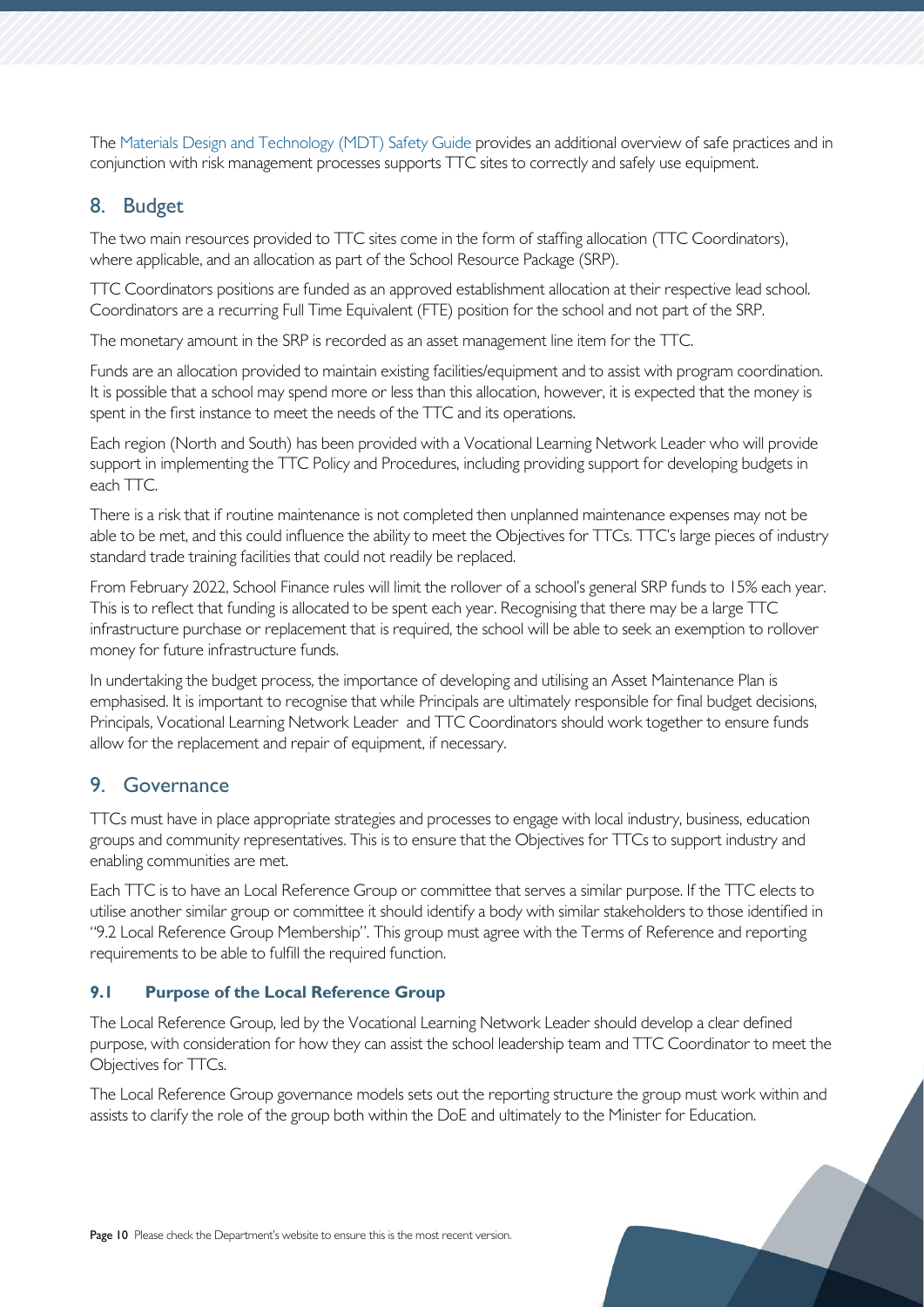## COMMITTEES



- Solid lines - reporting lines

#### Model for Local Reference Group Governance

The Local Reference Group does not have a financial function, management capacity, or decision-making powers. The group should regularly measure their progress towards their objectives.

The Group should provide input and advice into the following matters:

- Opportunities within the local region for training/employment, including Apprenticeships and Traineeships for School-Aged Learners (ApTSLs), including Australian School-Based Apprenticheships.
- Identify any skill shortages and potential learner cohorts in the local region.
- Provide opportunities for collaboration between industry, the school and the TTC (i.e. sharing of equipment, work placement and exposure opportunities).
- Input and define their own targets as the TTCs Annual Improvement Plan.
- Input into other strategic planning processes as requested.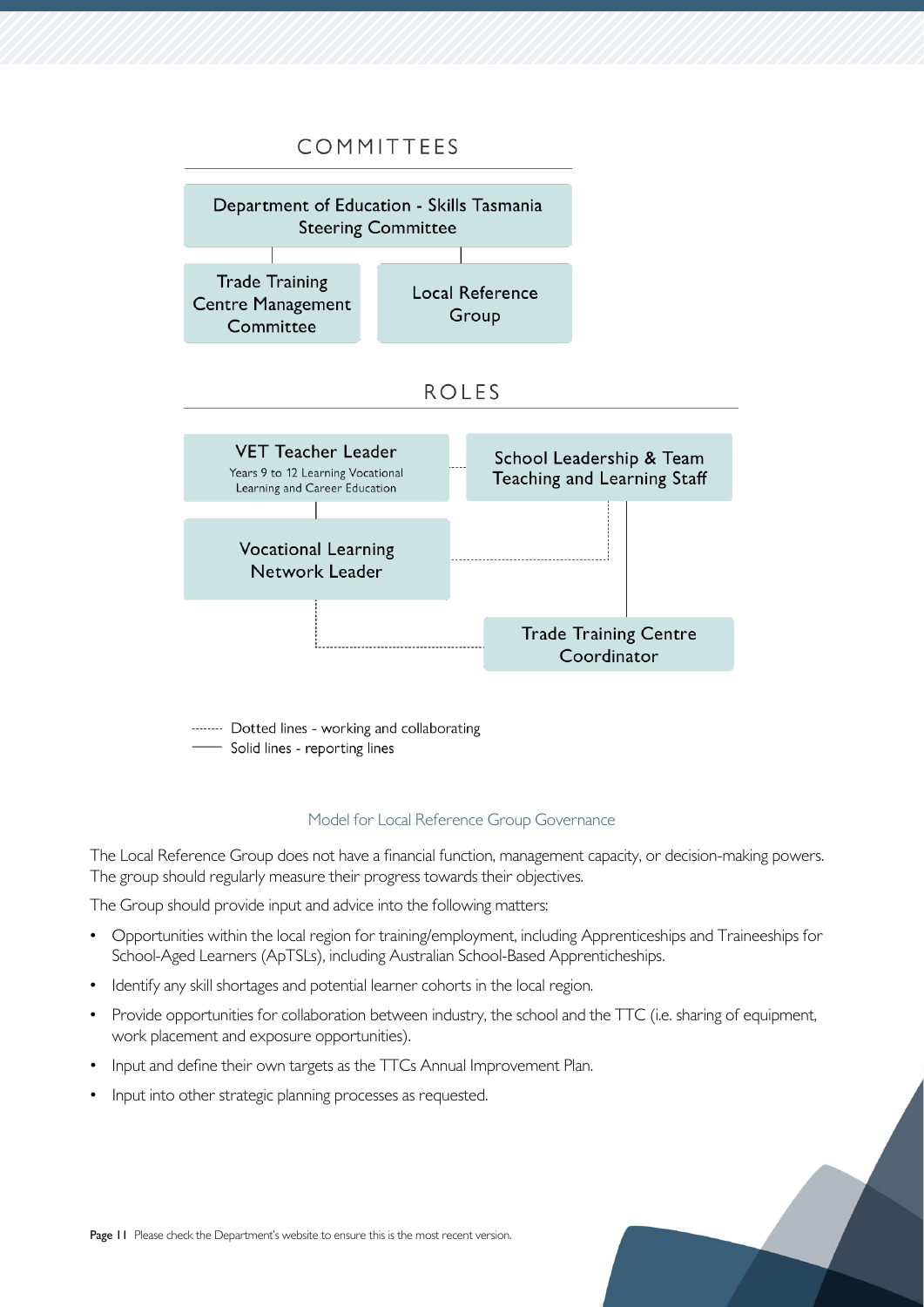## **9.2 Local Reference Group Membership:**

- TTCs should consider including representation from the following stakeholders;
	- » School leadership;
	- » School association;
	- » Local Government (elected or official);
	- » Members of local industry;
	- » Representatives from community or Not-for-profit organisations; or
	- » Other relevant community members with suitable skill sets.
- Membership of the group should include a mix of trades and occupations relevant to the TTC, as well as emerging and established industry in the local community.
- Members of the group should be actively involved, assisting to deliver identified outcomes.
- Useful skills to consider for membership of the group should include:
	- » Knowledge of the VET sector, including apprenticeships and traineeships.
	- » Relationships with Non-Government Organisations, Non-Profit or other community organisations.
	- » Relationships with local and emerging industry.
	- » Understanding of the school or local context (including labour market).

## **9.3 Annual Improvement Plan and Annual Report**

Each Vocational Learning Network Leader must work with the Local Reference Group, the TTC Coordinator and school leadership team to develop an Annual Improvement Plan and Annual Report. Once endorsed, a copy should be provided to Years 9 to 12 Learning to be discussed at the TTC Management Committee.

These documents are to be continually used to review progress and provide direction for these stakeholders.

## <span id="page-11-0"></span>10. Related policies

- Trade Training and Trade Skills Centre Policy
- [Community Use of Department Facilities and Resources Policy and Guidelines](https://tasedu.sharepoint.com/sites/intranet/_layouts/15/DocIdRedir.aspx?ID=TASED-1060461114-1168)
- [Community Use of Department Facilities and Resources Policy](https://tasedu.sharepoint.com/sites/intranet/_layouts/15/DocIdRedir.aspx?ID=TASED-1060461114-3397)
- **[Financial Delegations and Authorities Policy](https://tasedu.sharepoint.com/sites/intranet/Document%20Centre/Financial-Delegations-and-Authorities-Policy.pdf)**
- **[Partnering with External Organisations Policy](https://publicdocumentcentre.education.tas.gov.au/_layouts/15/DocIdRedir.aspx?ID=TASED-4-4947)**
- [Registration to Work with Vulnerable People Policy](https://publicdocumentcentre.education.tas.gov.au/_layouts/15/DocIdRedir.aspx?ID=TASED-1797567314-8803)
- [Work Health and Safety Policy](https://tasedu.sharepoint.com/sites/intranet/_layouts/15/DocIdRedir.aspx?ID=TASED-1060461114-449)
- Requirements and Guidelines for the delivery of Vocational Education and Training (VET) to school students (under development to commence in 2022)

## <span id="page-11-1"></span>11. Related procedures

- [Duty of Care for Students on Departmental Educational Sites -](https://tasedu.sharepoint.com/sites/intranet/_layouts/15/DocIdRedir.aspx?ID=TASED-1060461114-597) [Procedure](https://tasedu.sharepoint.com/sites/intranet/_layouts/15/DocIdRedir.aspx?ID=TASED-1060461114-597)
- [Financial Delegations and Authorities Procedure](https://tasedu.sharepoint.com/sites/intranet/Document%20Centre/Financial-Delegations-and-Authorities-Procedure.pdf)
- [Partnering with External Organisations Procedure](https://publicdocumentcentre.education.tas.gov.au/_layouts/15/DocIdRedir.aspx?ID=TASED-4-4948)
- Procedures for non-government students requests to participate in 2021 DoE Years 11 and 12 courses (under development for 2021)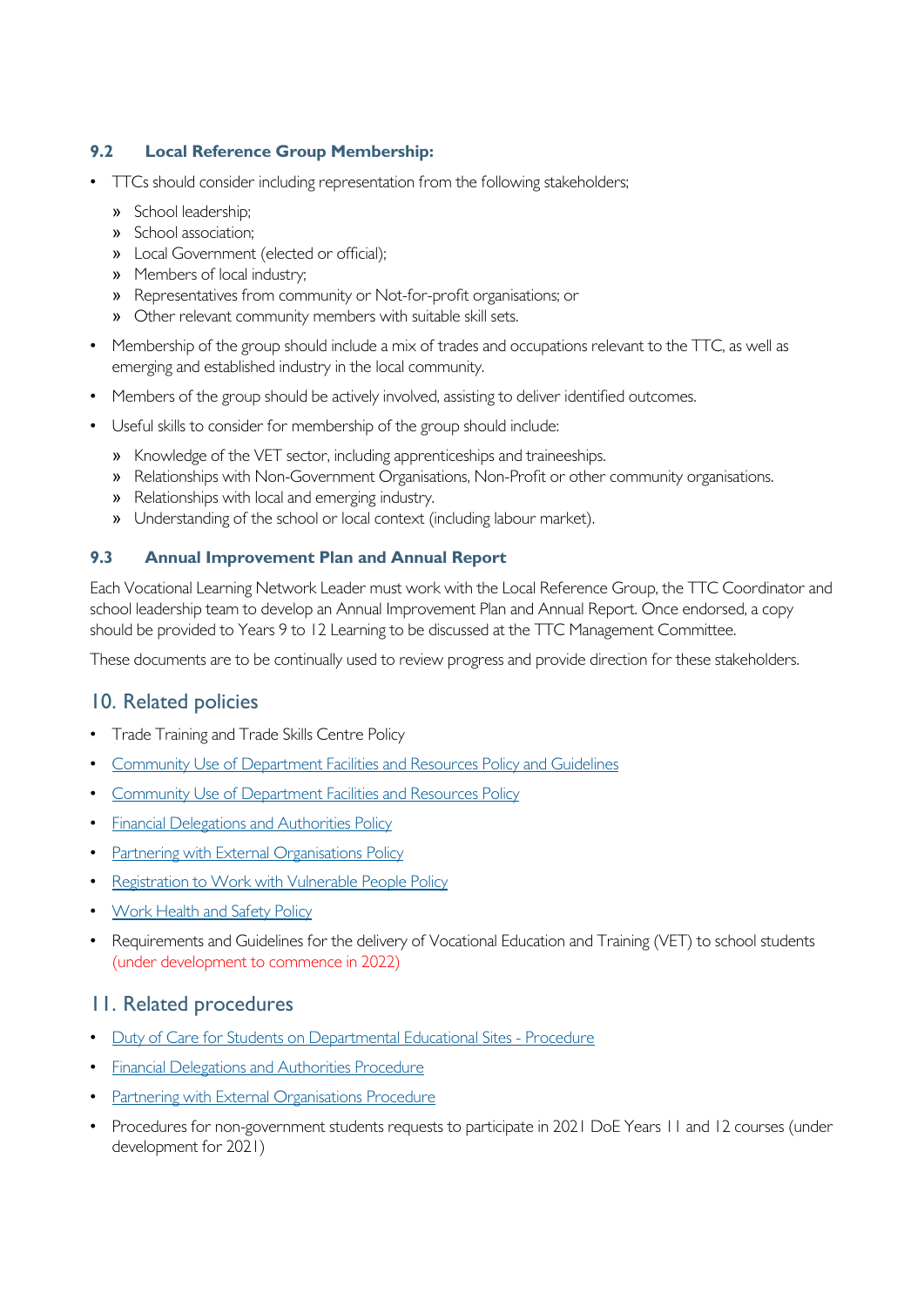## <span id="page-12-0"></span>12. Supporting information/websites

- [Asset Maintenance Plan Training Manual](https://tasedu.sharepoint.com/sites/intranet/Shared%20Documents/Asset-Maintenance-Plan-Training-Manual.pdf)
- [Financial Delegations and Authorities Guideline](https://tasedu.sharepoint.com/sites/intranet/Document%20Centre/Financial-Delegations-and-Authorities-Guideline.pdf)
- [Materials, Design and Technology \(MDT\) Safety Guide](https://tasedu.sharepoint.com/sites/intranet/_layouts/15/DocIdRedir.aspx?ID=TASED-1060461114-204)
- [School Finance Project: Action Plan 2019-2025](https://tasedu.sharepoint.com/sites/intranet/Shared%20Documents/School%20Finance%20Project%20-%20Action%20Plan.pdf)
- [School Finance Project: Targeted Use of School Resources](https://tasedu.sharepoint.com/sites/intranet/Shared%20Documents/School%20Finance%20Project%20-%20One%20Page%20Summary.pdf)
- [School Maintenance Plan Guideline](https://tasedu.sharepoint.com/sites/intranet/_layouts/15/DocIdRedir.aspx?ID=TASED-1060461114-863)
- [Vision for Vocational Learning and VET in Tasmanian Schools to 2030](https://publicdocumentcentre.education.tas.gov.au/library/Shared%20Documents/Vison%20for%20Vocational%20Learning%20and%20VET%20in%20Tasmanian%20Schools%20to%202030.pdf)
- WorkSafe: National Code of Practice [Managing the Risks of Plant in the Workplace](https://worksafe.tas.gov.au/topics/laws-and-compliance/codes-of-practice/cop-folder/managing-the-risks-of-plant-in-the-workplace)
- [VET Self-Assessment Tool: Preparing Secondary Students for Work](https://pssfw.myskills.gov.au/vet-self-assessment-tool-for-schools/)

## <span id="page-12-1"></span>13. Legislation

- [Education Act 2016 \(Tas\)](https://www.legislation.tas.gov.au/view/html/inforce/current/act-2016-051)
- [Work, Health and Safety Act 2012](https://www.legislation.tas.gov.au/view/whole/html/inforce/current/act-2012-001)

## <span id="page-12-2"></span>14. Definitions

## Adult Learners

Individuals aged 18 years or over, who are not enrolled at a school and are participating in accredited or nonaccredited training at a TTC

## Cluster School

Schools which are not responsible for the day-to-day management of a specific TTC site, but should be incorporated as a supporting partner for their Lead School. Cluster schools are set out in each site's funding agreement with the Australian Government.

## Community Stakeholders

These may include Workforce Development Officers, Local Government, Community Service Organisations, Non-Profits or local industry.

## Industry

Businesses and professional associations working in a specific field.

## Lead School

The school responsible for the day-to-day management of a specific TTC. The lead school is set out in each site's funding agreement with the Australian Government.

## Registered Training Organisation (RTO)

Training organisations registered by the Australian Skills Quality Authority (ASQA) to deliver Vocational Education and Training (VET).

## RTO Agreement(s)

A contractual arrangement between a school and a RTO to deliver training to learners.

## School Year

The period in which a school budget cycle is recorded between 1 February and 31 January.